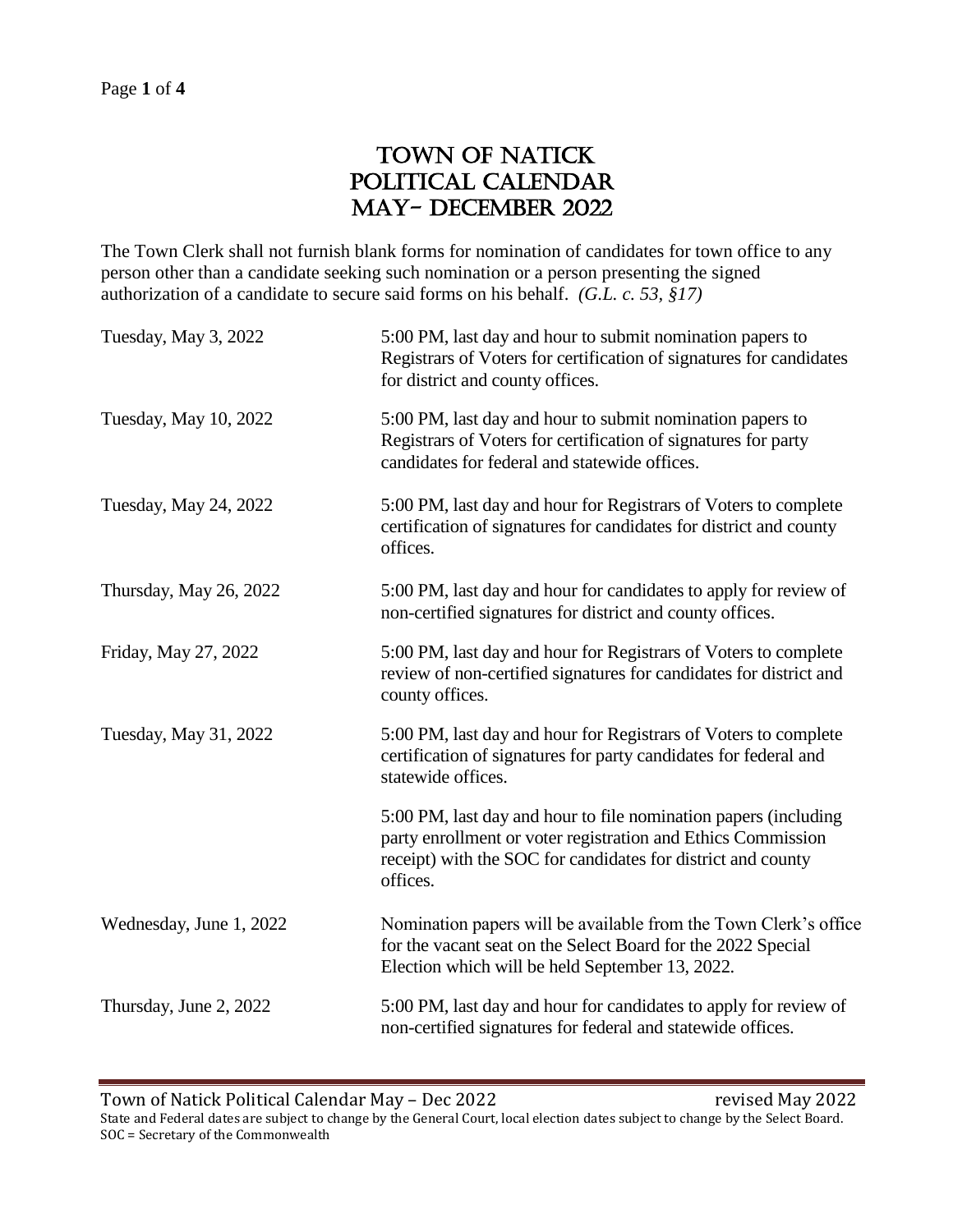## Page **2** of **4**

| Friday, June 3, 2022       | 5:00 PM, last day and hour to file withdrawals of or objections to<br>nomination papers with the SOC for candidates for district or<br>county offices.                                                                                                                                                                                |
|----------------------------|---------------------------------------------------------------------------------------------------------------------------------------------------------------------------------------------------------------------------------------------------------------------------------------------------------------------------------------|
| Monday, June 6, 2022       | 5:00 PM, last day and hour for Registrars of Voters to complete<br>review of non-certified signatures for party candidates for federal<br>and statewide offices.                                                                                                                                                                      |
| Tuesday, June 7, 2022      | 5:00 PM, last day and hour to file nomination papers (including<br>party enrollment or voter registration and Ethics Commission<br>receipt) with the Secretary of the Commonwealth (SOC) for party<br>candidates for federal and statewide offices.                                                                                   |
| Wednesday, June 8, 2022    | 5:00 PM, last day and hour to fill vacancies caused by<br>withdrawals of candidates for district and county offices.                                                                                                                                                                                                                  |
| Friday, June 10, 2022      | 5:00 PM, last day and hour to file withdrawals of or objections to<br>nomination papers with the SOC for party candidates for district<br>or county offices for federal and statewide offices.                                                                                                                                        |
| Wednesday, June 15, 2022   | 5:00 PM, last day and hour to fill vacancies caused by<br>withdrawals of party candidates for federal and statewide offices.                                                                                                                                                                                                          |
| Tuesday, June 28, 2022     | 5:00 PM, last day and hour to submit nomination papers for Select<br>Board with the Registrars of Voters. Minimum of 25 signatures -<br>49 days before preliminary election date and 14 days preceding<br>date on which they are to be filed with Town Clerk. (Town<br>Charter Article 3 Section 3-1 (d) (4) and G.L. c. 53, $\S61$ ) |
| Tuesday, July 12, 2022     | 5:00 PM, last day and hour for Registrars of Voters to file<br>certified nomination papers for the Select Board with Town Clerk,<br>35 <sup>th</sup> day preceding date of preliminary Town Election.                                                                                                                                 |
| Thursday, July 14, 2022    | 5:00 PM, last day and hour for filing withdrawal of, or objections<br>to, nomination papers for the Special Election with Town Clerk.<br>$(G. L. c. 53, §10, G.L. c. 50, §4).$ Must be in writing and<br>notarized. $(G.L. c. 55B, §7)$                                                                                               |
| Tuesday, August 2, 2022    | 5:00 PM, last day and hour to submit nomination papers to<br>Registrars of Voters for certification of signatures for non-party<br>candidates for federal and statewide offices.                                                                                                                                                      |
| Wednesday, August 10, 2022 | 5:00 PM, last day and hour to receive an absentee or early vote by<br>mail application for the Special Preliminary Election if necessary.                                                                                                                                                                                             |

Town of Natick Political Calendar May – Dec 2022 **revised May 2022** State and Federal dates are subject to change by the General Court, local election dates subject to change by the Select Board. SOC = Secretary of the Commonwealth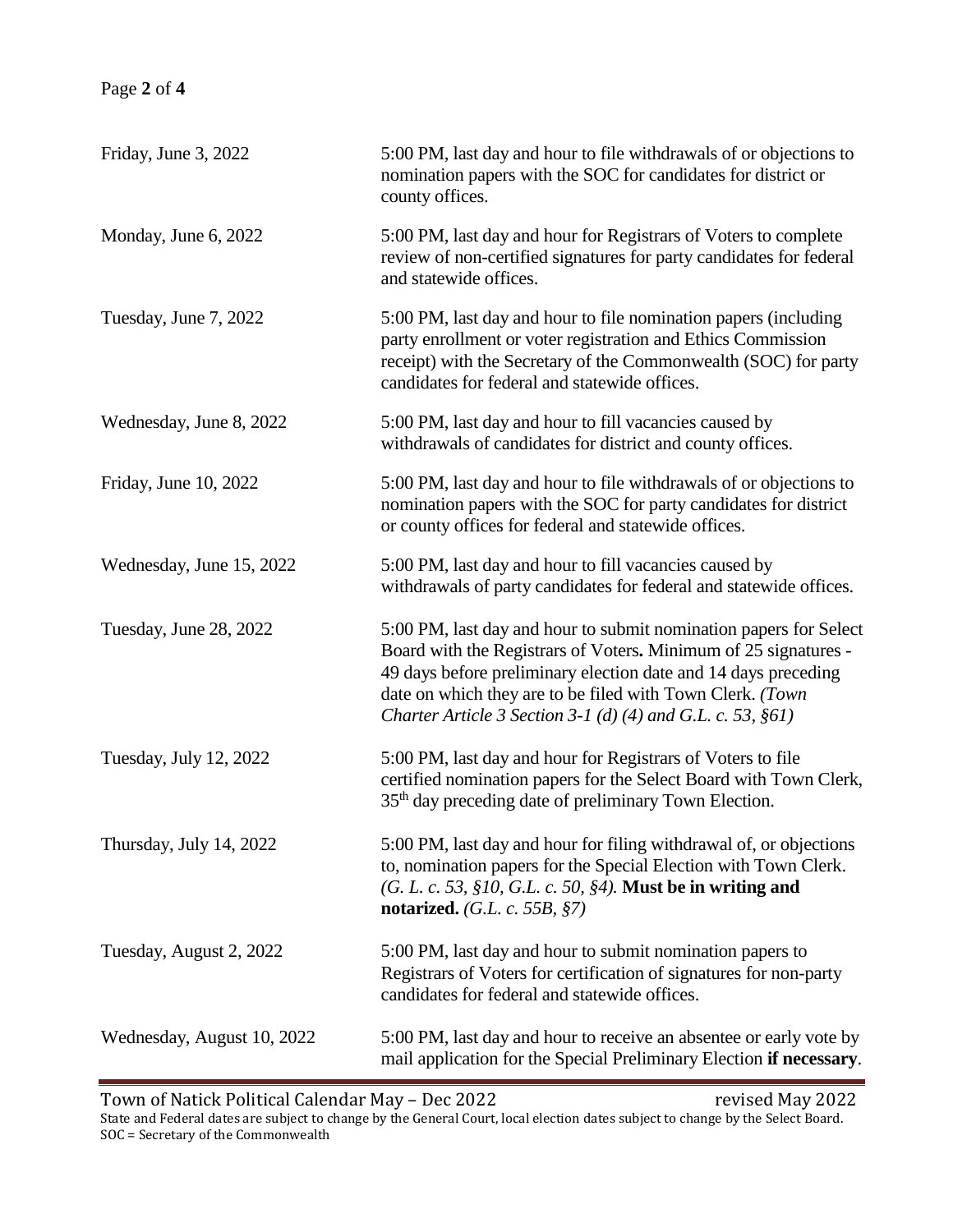## Page **3** of **4**

| Monday, August 15, 2022     | 12:00 PM, last day and hour to file an in-person absentee ballot<br>application for the preliminary town election if required.                                                                                                                           |
|-----------------------------|----------------------------------------------------------------------------------------------------------------------------------------------------------------------------------------------------------------------------------------------------------|
| Tuesday, August 16, 2022    | Preliminary Election for the Special election <b>if required</b> . Polls<br>will be open from 7AM-8PM.                                                                                                                                                   |
| Wednesday, August 17, 2022  | 8:00 PM, last day and hour to register new voters for the State<br>Primary (G.L. c. 51, §§ 26, 28). The Town Clerk's office will<br>remain open until 8:00 PM.                                                                                           |
| Thursday, August 18, 2022   | 5:00 PM, last day and hour to submit Articles for the Fall Annual<br>Town Meeting. (Town Charter Article 2, Section 2-11(c))                                                                                                                             |
| Tuesday, August 23, 2022    | 5:00 PM, last day and hour for Registrars of Voters to complete<br>certification of signatures for candidates for non-party candidates<br>for federal and statewide offices.                                                                             |
| Wednesday, August 24, 2022  | 8:00 PM, last day and hour to register new voters for the Special<br>Election (G.L. c. 51, §§ 26, 28). The Town Clerk's office will<br>remain open until 8:00 PM.                                                                                        |
| Thursday, August 25, 2022   | 5:00 PM, last day and hour for candidates to apply for review of<br>non-certified signatures for non-party candidates for federal and<br>statewide offices.                                                                                              |
| Monday, August 29, 2022     | 5:00 PM, last day and hour for Registrars of Voters to complete<br>review of non-certified signatures for non-party candidates for<br>federal and statewide offices.                                                                                     |
| Tuesday, August 30, 2022    | 5:00 PM, last day and hour to file nomination papers (including<br>party enrollment or voter registration and Ethics Commission<br>receipt) with the Secretary of the Commonwealth (SOC) for non-<br>party candidates for federal and statewide offices. |
| Friday, September 2, 2022   | 5:00 PM, last day and hour to file withdrawals of or objections to<br>nomination papers with the SOC for non-party candidates for<br>district or county offices for federal and statewide offices.                                                       |
| Tuesday, September 6, 2022  | Election Day-State Primary-Polls open 7AM-8PM                                                                                                                                                                                                            |
| Thursday, September 8, 2022 | 5:00 PM, last day and hour to fill vacancies caused by<br>withdrawals of non-party candidates for federal and statewide<br>offices.                                                                                                                      |